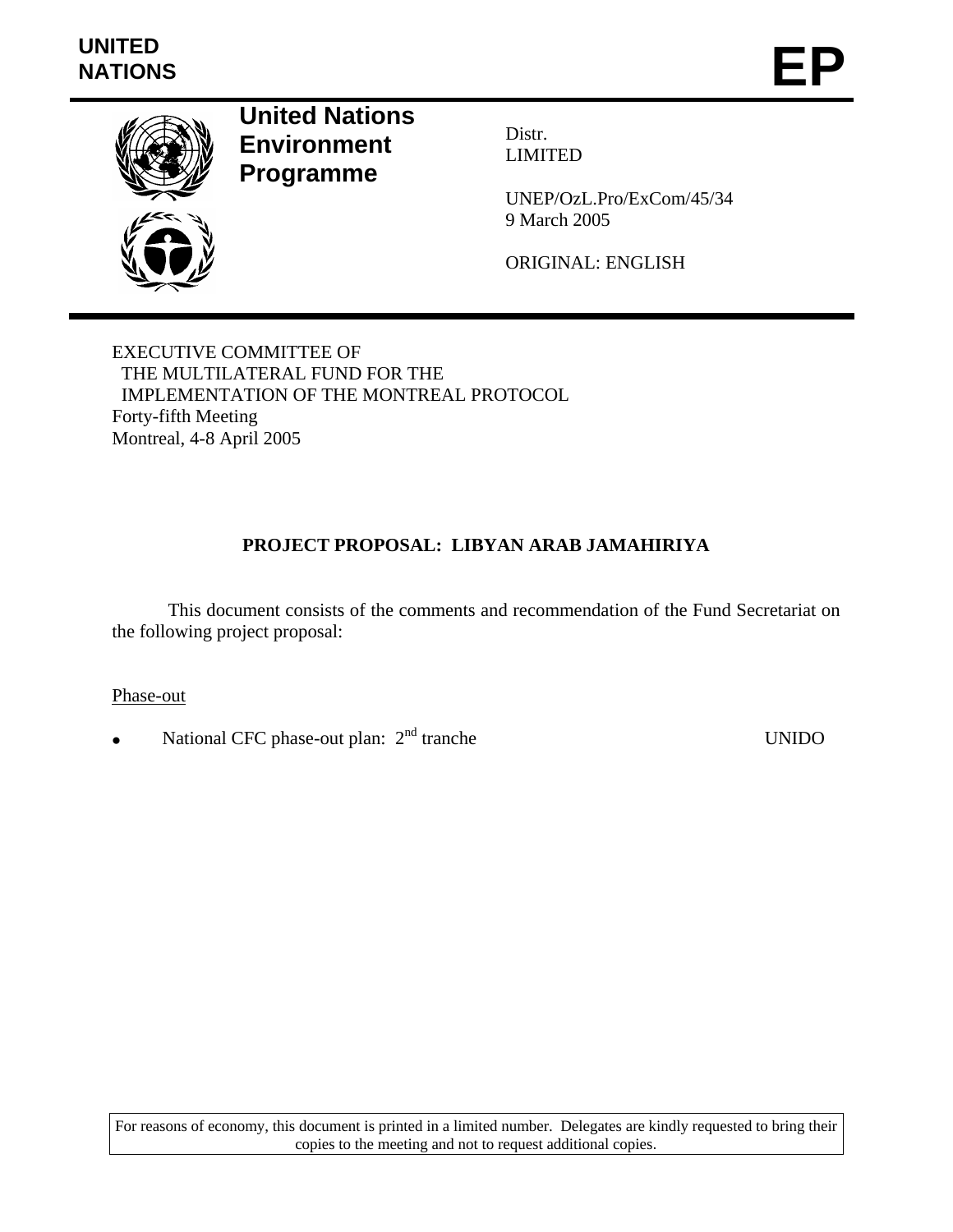## **PROJECT EVALUATION SHEET (MULTI-YEAR PROJECTS) LIBYAN ARAB JAMAHIRIYA**

#### **PROJECT TITLE BILATERAL/IMPLEMENTING AGENCY**

National CFC phase-out plan: 2<sup>nd</sup> tranche tranche UNIDO

**NATIONAL CO-ORDINATING AGENCY:** Committee on Climate Change

### **LATEST REPORTED CONSUMPTION DATA FOR ODS ADDRESSED IN PROJECT A: ARTICLE 7 DATA (ODP tonnes, 2003, as of July 2004)**

| Annex A, Group I, CFCs  | 704. |
|-------------------------|------|
| Annex B, Group III, TCA |      |

## **B: COUNTRY PROGRAMME SECTORAL DATA (ODP tonnes, 2001, as of December 2, 2003)**

| <b>ODS</b> | Aerosol | Foam   | Ref. mfg. | Ref. Service | Solvent | <b>TOTAL</b> |
|------------|---------|--------|-----------|--------------|---------|--------------|
| $CFC-11$   |         | 853.52 |           | 4.44         |         | 857.96       |
| $CFC-12$   |         |        | 11.22     | 146.46       |         | 157.68       |
| CFC-114    |         |        |           | 0.15         |         | 0.15         |
| CFC-115    |         |        |           | 1.88         |         | 1.88         |
| Total      |         | 853.52 | 11.22     | 152.93       | 00      | 1,017.67     |

### **CFC consumption remaining eligible for funding (ODP tonnes)** n.a.

**CURRENT YEAR DRAFT BUSINESS PLAN:** Total funding US \$720,000: total phase-out 124 ODP tonnes.

| <b>PROJECT DATA</b>                            |                                               | $2003*$   | 2004  | 2005   | 2006            | 2007 | 2008 | 2009 | 2010 | Total     |
|------------------------------------------------|-----------------------------------------------|-----------|-------|--------|-----------------|------|------|------|------|-----------|
| CFCs (ODP                                      | <b>Montreal Protocol limits</b>               | 710       | 610   | 358    |                 | 107  |      |      |      | n.a.      |
| tonnes)                                        | Agreed annual consumption limit               | 700       | 461   | 300    | 176             | 52   | 11.6 |      |      | n.a.      |
|                                                | Annual phase-out from ongoing projects        | 239       | 10.5  |        |                 |      |      |      |      | 249.5     |
|                                                | Annual phase-out newly addressed              |           | 150.5 | 124    | 124             | 40.4 | 11.6 |      |      | 450.5     |
|                                                | Annual MLF-funded phase-out                   | 239       | 161   | 124    | 124             | 40.4 | 11.6 |      |      | 700       |
| <b>ITOTAL ODS CONSUMPTION TO BE PHASED OUT</b> |                                               |           | 150.5 | 124    | 124             | 40.4 | 11.6 |      |      | 450.5     |
|                                                | Total ODS consumption to be phased in (HCFCs) |           |       |        |                 |      |      |      |      |           |
|                                                | Final Project costs (US \$) 1,500,000         |           |       |        | 720,000 277,947 |      |      |      |      | 2,497,947 |
|                                                | <b>Final Support costs (US \$)</b>            | 112,500   |       | 54,000 | 20,846          |      |      |      |      | 187,346   |
|                                                | TOTAL COST TO MULTILATERAL FUND (US \$)       | 1,612,500 |       |        | 774,000 298,793 |      |      |      |      | 2,685,293 |
|                                                | Final project cost-effectiveness (US \$/kg)   |           |       |        |                 |      |      |      |      | 5.54      |

\*Estimated value

**FUNDING REQUEST: Approval in principle of total ODS phase-out, total project funding and total support costs, and approval of funding for second tranche (2005) as indicated above.** 

| SECRETARIAT'S RECOMMENDATION | consideration<br>ിvidual പ<br>l ndı |
|------------------------------|-------------------------------------|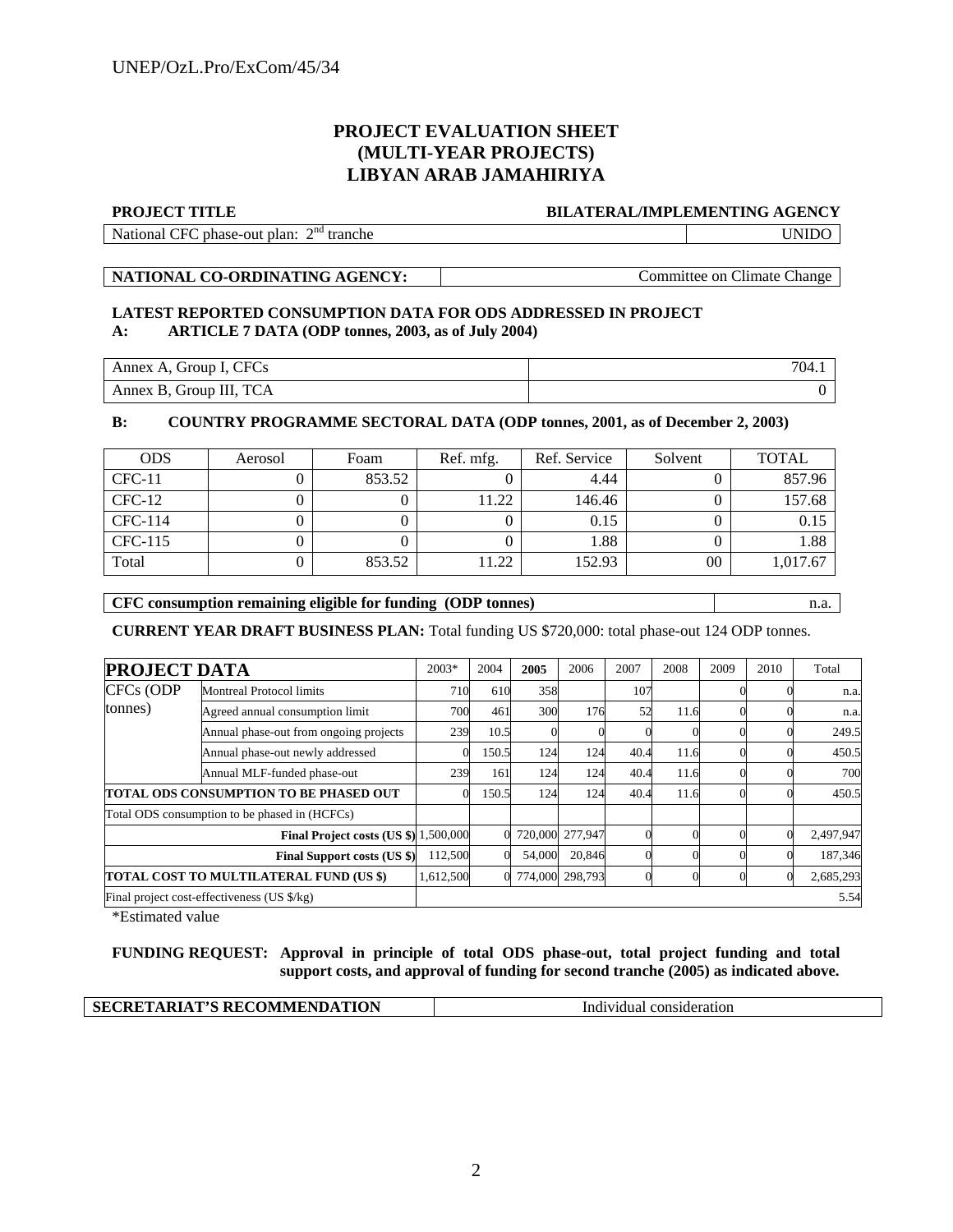## **PROJECT DESCRIPTION**

## Background

1. At its 41st Meeting, the Executive Committee approved in principle US \$2,497,947 (excluding agency support costs) for the implementation of the national CFC phase-out plan for the Libyan Arab Jamahiriya to enable the Government of the Libyan Arab Jamahiriya to achieve its commitments for the complete phase-out of CFCs used in manufacturing and servicing refrigeration equipment, and in the foam sector, with UNIDO as the lead implementing agency. The Executive Committee also approved the first tranche amounting to US \$1,500,000 for the implementation of the 2004 annual work programme.

2. Appendix 2-A: The Targets, and Funding of the Agreement between the Executive Committee and the Government of the Libyan Arab Jamahiriya establishes annual targets in terms of maximum allowable CFC consumption and CFC reduction targets from ongoing projects and new activities under the approved Plan.

|                                                                         | 2003      | 2004  | 2005    | 2006    | 2007  | 2008 | 2009     |
|-------------------------------------------------------------------------|-----------|-------|---------|---------|-------|------|----------|
| Montreal Protocol Reduction Schedule *                                  | 710.0     | 610.0 | 358.0   |         | 107.0 |      | 0        |
| consumption of<br>1. Max. allowable total<br>Annex A Group I substances | 700.0     | 461.0 | 300.0   | 176.0   | 52.0  | 11.6 | $\theta$ |
| 2. Reduction from ongoing projects                                      | 239.0     | 10.5  |         |         |       |      | $\Omega$ |
| 3. New reduction under the plan                                         |           | 150.5 | 124.0   | 124.0   | 40.4  | 11.6 | $\Omega$ |
| 4. Total annual reduction of Annex A Group I<br>substances              | 239.0     | 161.0 | 124.0   | 124.0   | 40.4  | 11.6 | $\Omega$ |
| 5. Lead IA agreed funding (US \$)                                       | 1,500,000 |       | 720,000 | 277,947 |       |      |          |
| 6. Lead IA support costs $(US \$ )                                      | 112,500   |       | 54,000  | 20,846  |       |      |          |
| 7. Total agreed funding (US \$)                                         | 1,612,500 |       | 774,000 | 298,793 |       |      |          |

\*According to the Action Plan approved at the Fifteenth Meeting of the Parties to the Montreal Protocol.

3. On behalf of the Government of the Libyan Arab Jamahiriya, UNIDO has submitted to the 45th Meeting a request for the release of the second funding tranche at the amount of US \$720,000 plus US \$54,000 in support costs for the 2005 annual implementation programme. UNIDO also submitted the 2004 Progress Report on activities undertaken in the period from January to December 2004.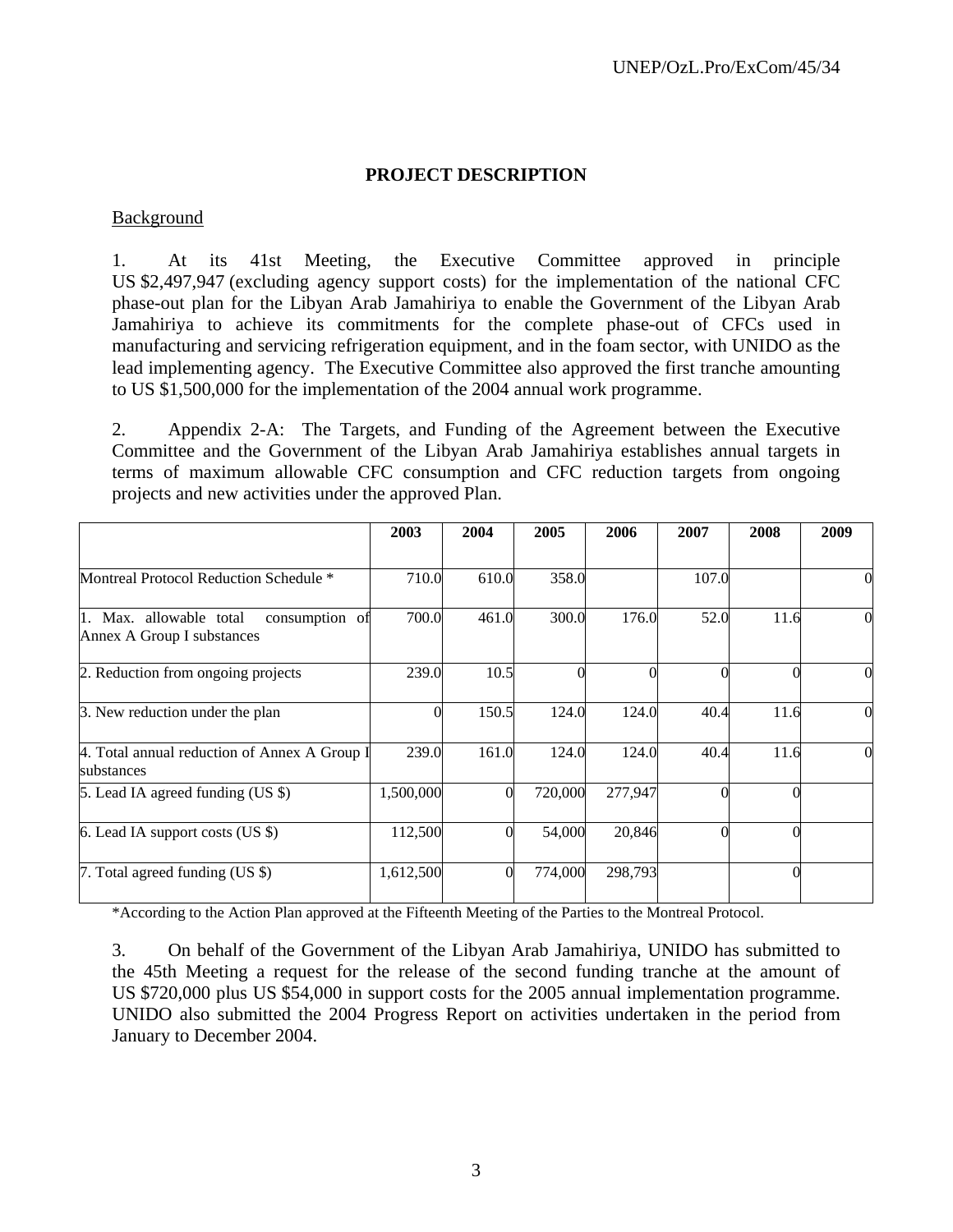# 2004 Progress report

4. According to the reduction targets, 239 ODP tonnes should be phased out through the implementation of nine ongoing projects in the foam sector being implemented by UNDP. These projects were approved at 32nd, 34th and 35th Meeting and are experiencing delays in implementation. According to the report received from UNDP, the projects are at different stages of implementation but none of them have been reported as completed.

5. In the refrigeration manufacturing sector, six eligible companies have been identified with a total CFC consumption of 44.6 ODP tonnes. Basic refrigeration equipment was ordered, installed and commissioned for these companies. All companies were provided with technical assistance for designing prototypes. The companies started production with HFC-134a refrigerant, phasing out 11.2 ODP tonnes of CFC-12 used as refrigerant. The foaming equipment has been delivered. The companies are currently preparing all of the site work required for installation and the supplier's experts of the are foreseen to arrive in Libya in March to install and commission the equipment. It is expected that companies could start totally ODS-free production as of April 2005, phasing out an additional 33.4 ODP tonnes.

6. With regard to the foam component, the first package of equipment for 10 flexible block producing companies will be delivered and installed in April 2005, leading to the phase-out of 165 ODP tonnes. In addition, the procurement of equipment for another two rigid foam producers has been initiated. An international consultant visited the three remaining flexible slabstock producing companies, and collected information on the technical requirements and specifications of equipment and services. The work plan and terms of reference for implementation of the projects have been elaborated and agreed upon.

7. In the refrigeration servicing sector, two training courses for customs officers were held, and refrigerant identification instruments were ordered and provided to the ports. This would help to control the import of ODS into the country. A second "train-the-trainers" workshop on good refrigerant management practices is scheduled for March 2005. According to the work plan, the recovery and recycling equipment to be provided to the workshop will be purchased in 2005 upon receiving funding for the second tranche. All these provisions will ensure the phaseout of the 15 ODP tonnes foreseen through RMP activities.

8. A Government Committee has been established to proceed with the licensing system. A draft regulation on substances that deplete the ozone layer was prepared. The regulation is now undergoing approval through official channels.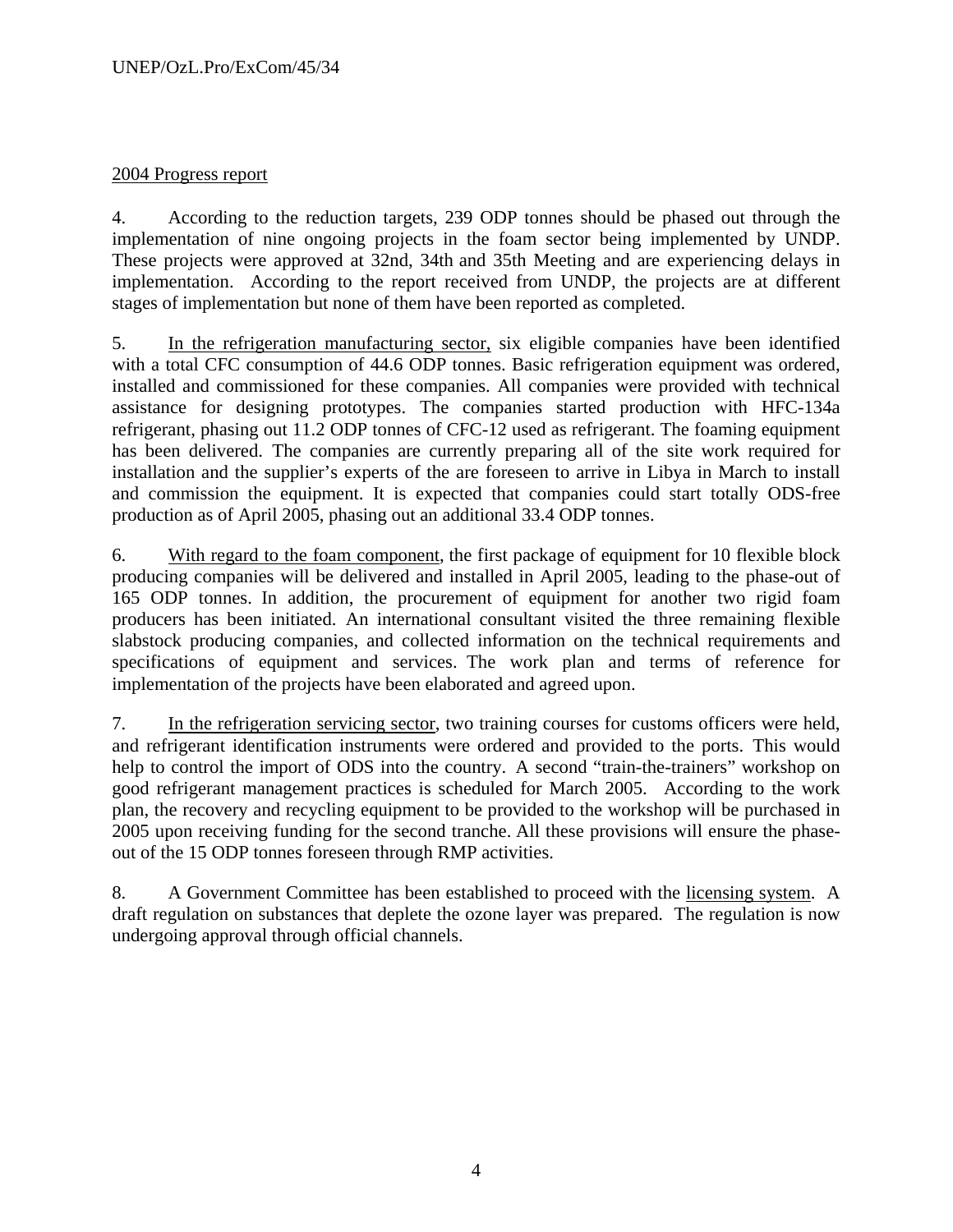# Financial status of the National ODS Phase-out Plan, first tranche

9. UNIDO provided the following information regarding the financial status of the first tranche:

| <b>NPP Components</b>                                                                     | <b>Approved</b><br>(US \$) | <b>Expenditure</b><br>(US \$) |  |
|-------------------------------------------------------------------------------------------|----------------------------|-------------------------------|--|
| <b>Commercial Refrigeration Manufacturing Sector</b>                                      |                            |                               |  |
| Equipment procurement including training                                                  | 300,000                    | 279,790                       |  |
| Technical assistance and training                                                         | 30,000                     | 28,780                        |  |
| International expert and consultancy                                                      | 20,000                     | 12,860                        |  |
| <b>TOTAL</b>                                                                              | 350,000                    | 321,430                       |  |
| Refrigerant Management Plan                                                               |                            |                               |  |
| A) Training in Good Refrigerant Management Practices                                      |                            |                               |  |
| Equipment procurement for the training centers                                            | 15,000                     | 12,268                        |  |
| "Train the Trainers" Workshop Organization including<br>preparation of workshop materials | 20,000                     | 20,000                        |  |
| <b>International Consultants</b>                                                          | 15,000                     | 16,000                        |  |
| <b>TOTAL</b>                                                                              | 50,000                     | 48,268                        |  |
| <b>Customs Empowerment programme</b><br>B)                                                |                            |                               |  |
| <b>Workshop Organization</b><br>2 courses                                                 | 22,000                     | 20,000                        |  |
| Consultant                                                                                | 16,000                     | 14,000                        |  |
| Refrigerant identifiers                                                                   | 12,000                     | 10,480                        |  |
| <b>TOTAL</b>                                                                              | 50,000                     | 44,480                        |  |
| Sub-Total RMP                                                                             | 100,000                    | 92,748                        |  |
| Foam Sector                                                                               |                            |                               |  |
| Equipment procurement                                                                     | 1,000,000                  | 931,000                       |  |
| Consultancy and technical assistance                                                      | 50,000                     | 11,822                        |  |
| <b>TOTAL</b>                                                                              | 1,050,000                  | 942,822                       |  |
| <b>GRAND TOTAL</b>                                                                        | 1,500,000                  | 1,357,000                     |  |

# CFC consumption

10. The actual consumption of CFC in 2003 was 704.1 ODP tonnes, which was lower than the estimated Montreal Protocol limit consumption of 710 ODP tonnes. According to the information received from the NOU, Article 7 consumption is not expected to exceed 461 in 2004 on the basis of provisional documents for CFC imports in 2004.

## 2005 Annual Implementation Programme

11. The scope of activities in 2005 is foreseen to lead to the phase-out of 124 ODP tonnes in the foam and refrigeration servicing sectors.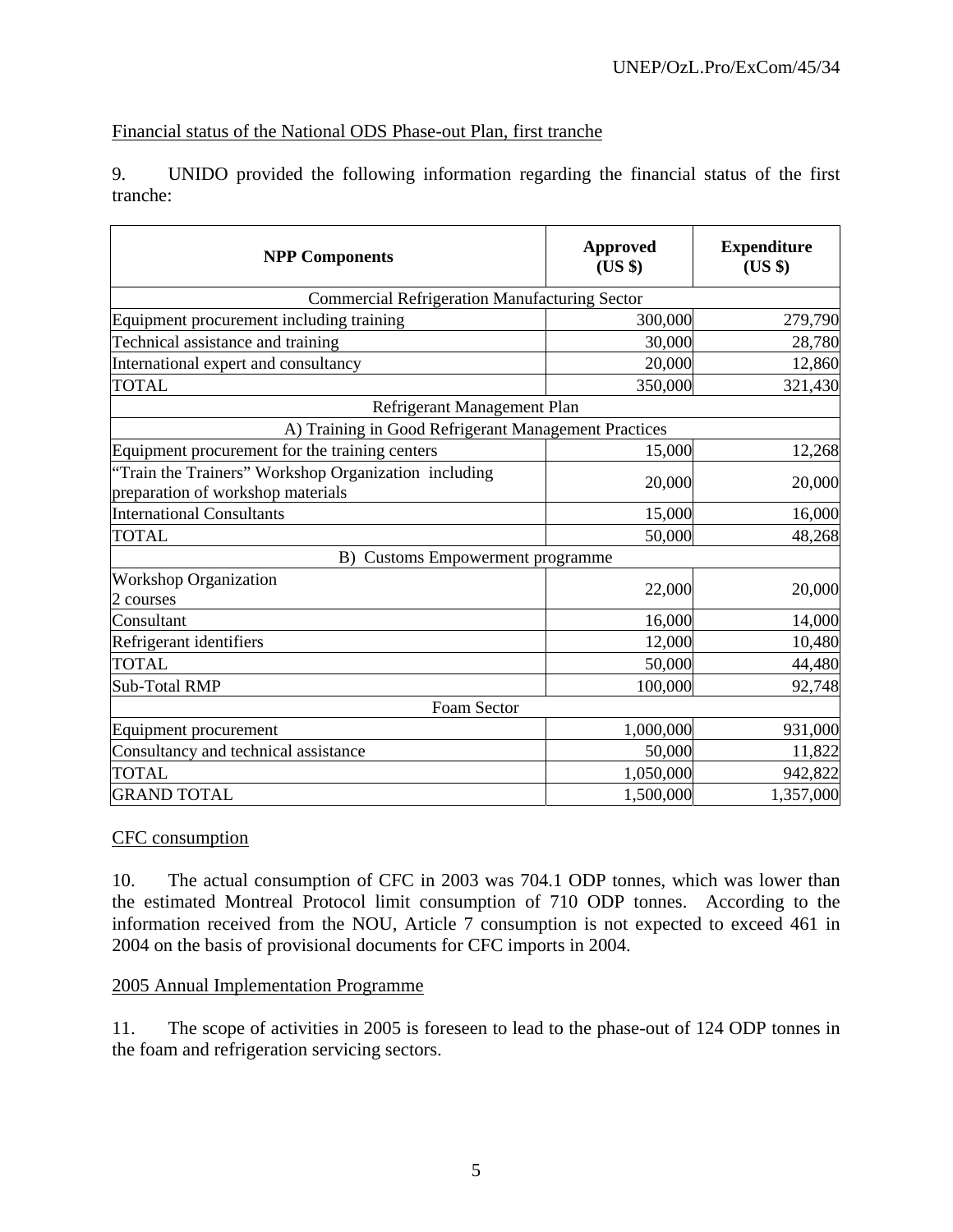12. In 2005, the Government plans to enact the ODS legislation prepared with the assistance of UNIDO, and to undertake the monitoring of ODS imports and exports through the established licensing system and quotas.

13. The breakdown of the requested budget is provided in the following Table.

| <b>Activity</b>                                                    | <b>Planned Expenditures (US \$)</b> |
|--------------------------------------------------------------------|-------------------------------------|
|                                                                    | 20,000                              |
| Project management                                                 |                                     |
| Provision of servicing equipment and recovery tools                | 200,00                              |
| Provision of the foaming equipment to the remaining foam companies | 500,000                             |
| <b>TOTAL</b>                                                       | 720,000                             |

# **SECRETARIAT'S COMMENTS AND RECOMMENDATION**

# **COMMENTS**

14. According to the Agreement and the 2004 Annual Implementation Programme, maximum allowable CFC consumption should not exceed 700 ODP tonnes in 2003. Libya reported its 2003 consumption of CFCs to the Ozone Secretariat at the level of 704.1 ODP tonnes, exceeding the established limit by 4.1 ODP tonnes. It appears that the Government of Libya has not complied with Article 10 of the Agreement.

15. In accordance with the Agreement, reduction in CFC consumption through the implementation of ongoing projects in 2003 and 2004 amounts to 249.5 ODP tonnes. Records available in the Secretariat demonstrate that nine ongoing projects with total phase-out of 314 ODP tonnes have not been completed. These projects have been under implementation by UNDP in the foam sector for a long time and are experiencing significant delays: four projects have been under implementation since the 32nd Meeting, two projects were approved at the 34<sup>th</sup> Meeting and three projects at the 35th Meeting. In its progress reports in 2004, UNDP invariably indicated that the main reason for the delay in implementation was difficulty communicating with Libyan authorities and enterprises. UNDP advised the Secretariat that a mission of experts is planned in March 2005, which will facilitate the completion of some projects and enable reporting on the actual status of projects in the foam sector in Libya. The Executive Committee will be advised accordingly.

16. Under the Agreement, the 2004 phase-out target through new activities was set at 150.5 ODP tonnes. The 2004 progress report indicates that the only activity resulting in ODP phase-out was conversion of the refrigerant part at six refrigeration manufacturing companies, with a total phase-out of 11.23 ODP tonnes. An additional 33.38 ODP tonnes will be phased out only after conversion of the foam part is completed in April 2005. Another 165 ODP tonnes in the foam sector are expected to be phased out in April 2005.

17. The Secretariat advised UNIDO that, as it appears from the progress report, the overall 2003-2004 phase-out targets consisting of 249.5 ODP tonnes from ongoing projects and 150.5 ODP tonnes in new activities specified in the Agreement have not been met. However, it